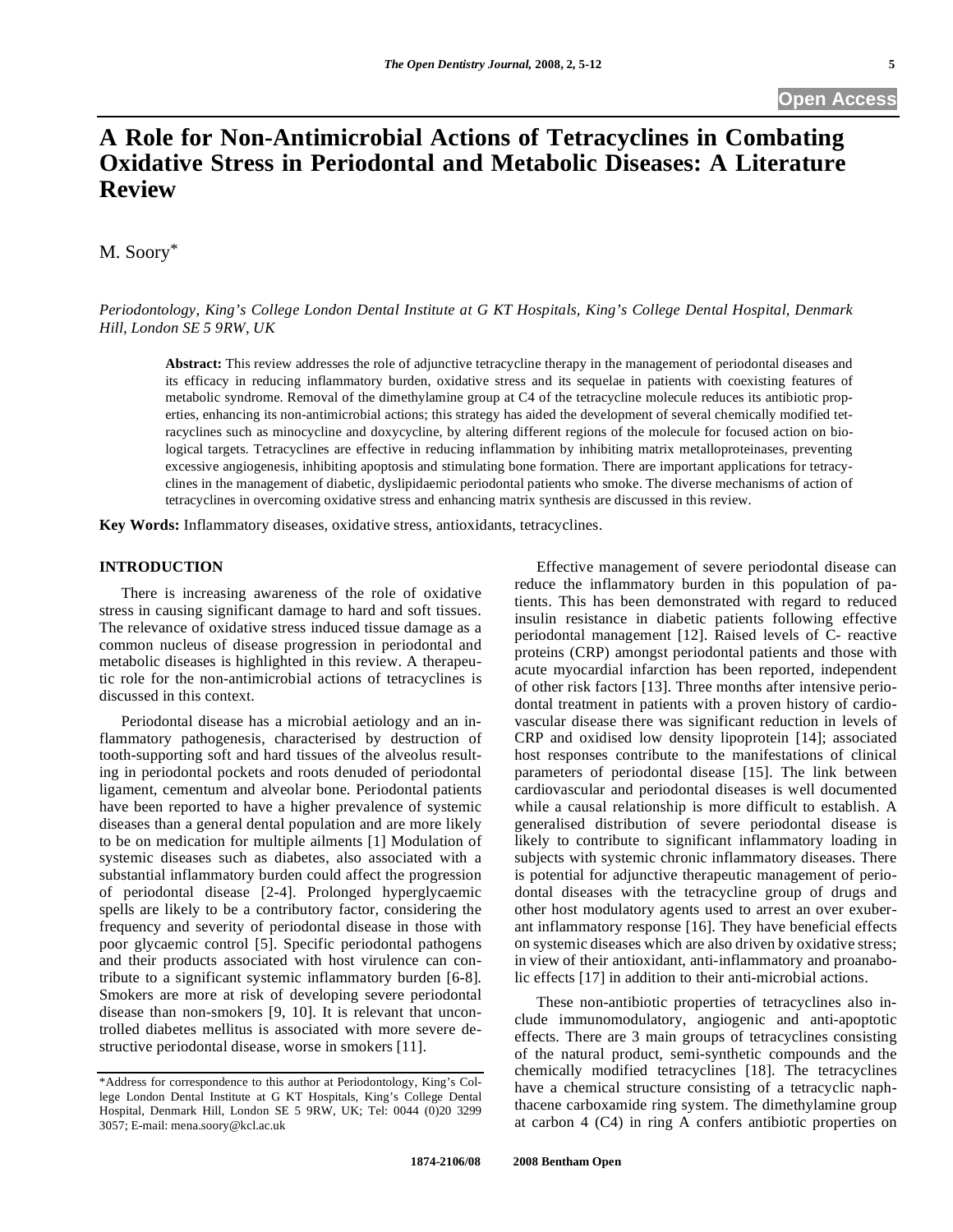the drug and its removal has the advantage of reducing these effects and also enhancing its non-antibiotic actions [18]. This is used to advantage in several other applications of such chemically modified tetracyclines. Biological targets of action of tetracyclines can be enhanced by modifying ring D through carbon locations C7-C9. This is the basis of efficacy of the semisynthetic compounds minocycline and doxycycline. Their anti-inflammatory effects are initiated by several mechanisms. They inhibit matrix metalloproteinases(MMPs). MMPs are zinc-dependent endopeptidases which play an important role in remodelling of connective tissue matrices in wound healing and rheumatoid arthritis.

### **APPLICATIONS FOR ADJUNCTIVE USE OF TET-RACYCLINES AS ANTIMICROBIALS IN THE MAN-AGEMENT OF PERIODONTAL DISEASES**

 The initiation and progression of periodontal diseases are dependent on bacterial plaque. Treatment strategy is based on controlling pathogenic potential to sub-threshold levels for disease production. This is achieved predominantly by carrying out thorough periodontal root surface debridement. Adjunctive antimicrobials have been used over the past 20 years in the management of periodontal diseases. They are particularly useful in the management of aggressive forms that present with severe disease for age in susceptible individuals [19, 20]. Other indications are recalcitrant sites common in smokers [21, 22] which may not have responded to conventional root surface debridement and also in the management of acute periodontal conditions. It is often a matter of clinical judgement with regard to choosing the best treatment option for a particular mode of disease presentation.

 A systematic review comprising a meta-analysis of 19 studies showed that combining root surface debridement with sustained release antimicrobials was significantly more effective in resolving periodontal disease than root surface debridement alone [23]. Minocycline gel, microencapsulated minocycline, chlorhexidine chip and doxycycline gel were sustained delivery systems used for placement in the periodontal pocket. It was also shown that the effect of antimicrobial agents alone was comparable to that of root surface debridement alone. It must be emphasised that judicious use of antimicrobials is essential. They are best reserved for at risk young populations, those compromised with systemic diseases which accelerate periodontal disease progression, those who have not responded to conventional measures and those presenting with acute periodontal conditions; for adjunctive use and not as a substitute for root surface debridement, compatible with current standards of care.

 Other workers reinforce this view. Periodontal root surface debridement with adjunctive application of minocycline microspheres in periodontal pockets has been shown to consistently reduce parameters of site based periodontal disease compared with root surface debridement alone in a multicentre randomised trial of 499 patients [24]. Similar results have been reported in a split mouth study of 15 patients over 18 weeks with significant improvement in periodontal paramenters and IL-1 $\beta$  content, when root surface debridement was combined with adjunctive application of minocycline [25]. Minocycline hydrochloride microspheres have also been shown to be effective against peri-implantitis [26]; there was a significant reduction in the periodontal pathogenic load, particularly of *Aggregatibacter actinomycetemcomitans* over a period of one year. In view of microbial resistance caused by excessive use of antimicrobials one would need to consider the efficacy of thorough mechanical root surface debridement in reducing microbial loading to sub-threshold levels for disease production; and utilise the non-antimicrobial formulations of tetracyclines as adjuncts for their actions detailed in the sections that follow.

 Long-term usage of antimicrobial formulations of tetracyclines in current and past users could contribute to hepatotoxicity. Doxycycline is potentially less hepatotoxic than tetracycline and could be a safer substitute where appropriate [27]. Their applications as adjuncts to periodontal management are relatively short term and less likely to induce toxicity or microbial resistance, in comparison with those for chronic conditions such as acne and rosacea. Stringent surveillance and selective usage limited to cases that require this intervention must be practised in order to minimise the development of microbial resistance. An *In vitro* study was done to investigate the effects of minocycline and doxycycline on human gingival fibroblasts, epithelial cells and periodontal ligament fibroblasts with regard to cell survival and protein expression genes [28]. The concentrations used were greater than minimum inhibitory concentrations for 90% of periodontal pathogens and the results showed little or no effect on the cells for the parameters studied. This implies minimal cellular damage with topical application of these antibiotics; although, further work needs to be done before these findings can be extrapolated to *in vivo* conditions.

 The tetracyclines are particularly versatile in their ability to combat oxidative stress, mop up free radicals and inhibit an excessive inflammatory response secondary to an antigenic stimulus [29]. These features of inflammation characterise some of the more aggressive forms of early onset periodontal diseases. The actions of tetracyclines mentioned above have been utilised in the evolution of nonantimicrobial chemically modified tetracyclines (CMTs) and low dose doxycycline, with the specific aim of curtailing the damaging effects of an over-exuberant inflammatory response seen in certain categories of periodontal diseases, often compounded by poorly controlled diabetes mellitus and cardiovascular disease. In the management of these cases presenting with periodontal disease the emphasis would be on thorough root surface debridement to reduce the microbial presence to sub-pathogenic levels and the adjunctive use of non-antimicrobial tetracyclines / low dose doxycycline formulations to modulate an excessive host response that can be damaging. Some of the positive clinical outcomes when using these formulations for the adjunctive management of periodontal patients, are due to the non-antimicrobial antiinflammatory actions of this group of drugs in an overexuberant inflammatory milieu that is damaging rather than protective.

#### **APPLICATIONS FOR NON-ANTIMICROBIAL AC-TIONS OF TETRACYCLINES IN PERIODONTAL DISEASES AND DIABETES MELLITUS (DM)**

 Oxidative stress is a unifying mechanism for production of reactive oxygen species and plays a significant role in the manifestation of insulin resistance, atherogenic dyslipidaemia [30] and periodontal disease [4]. The term metabolic syndrome is used to describe a clustering of risk factors of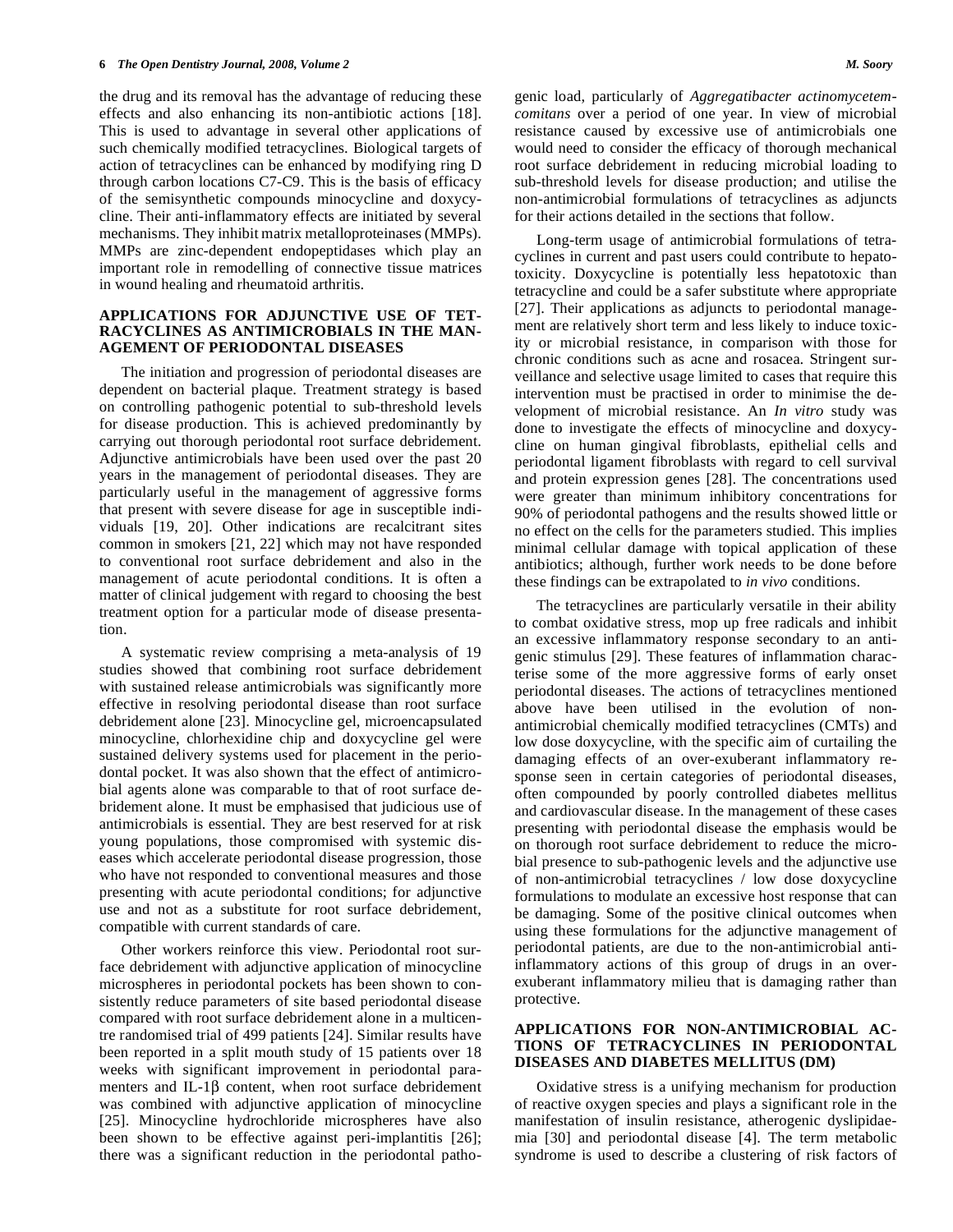metabolic origin for cardiovascular disease and type 2 diabetes. These include hyperglycaemia, hypertension, dyslipidaemia and a pro-inflammatory state often associated with obesity [31]. It is relevant that patients with metabolic syndrome show significant correlation with the prevalence of severe periodontal disease initiated by pathogenic bacterial plaque. This is associated with high levels of inflammatory cytokines, other markers of inflammation and oxidative stress such as C-reactive proteins and low density lipoproteins, on par with metabolic diseases [32]. Periodontal patients with co-existing features of metabolic syndrome constitute a good model for therapeutic interventions which result in improved metabolic control of their systemic diseases [33]. The non-antimicrobial anti-inflammatory actions of tetracyclines have useful applications in the management of inflammatory diseases as detailed below.

 Early in the course of diabetes mellitus (DM), mRNAs for IL-1 $\beta$ , TNF- $\alpha$  and other pro-inflammatory mediators are increased in the retina, partly from activated microglia. Minocycline inhibits diabetes-induced cytokine and cytotoxin production and holds promise in preventing retinal complications of DM [34]. Bacterial LPS also causes marked upregulation and release of IL-1 $\beta$ , TNF- $\alpha$  and NO in retinal microglia; this was inhibited by minocycline which has significant impact in reducing the expression and release of these mediators [35]. Recent investigations [36] have demonstrated that doxycycline was more effective in inhibiting matrix metallo proteinases (MMPs) in human aortic smooth muscle cells than minocycline, by upregulating the MMP inhibitor TIMP-1 (Tissue inhibitor of metallo proteinase-1). These findings have implications on periodontal diseases initiated by lipopolysaccharide mediated inflammatory burden with applications for the MMP inhibitory actions of tetracyclines.

 Doxycycline hyclate has been shown to accelerate periodontal wound healing in diabetic mice [37] and humans [38]. Similar studies with Arestin (minocycline microspheres) have shown reduction in HbA1c and improved periodontal disease control over root debridement alone [39]. Adjunctive locally delivered doxycycline in periodontal pockets of smokers has been shown to be more effective than pocket debridement alone [40] in reducing the parameters of inflammatory periodontal disease. A combination of alendronate and low dose doxycycline has demonstrated improved bone remodelling and decreased rate of progression of experimental periodontits in rats [41]. Both minocycline and doxycycline cause significant stimulation of osteoblastic cells at levels conventionally detected in plasma and gingival crevicular fluid; long term exposure of these cells to tetracyclines resulted in a proportional increase in mineralised bone matrix; while exposure to higher levels of these drugs resulted in delayed cell proliferation and differentiation [42]. The above studies have implications on healing responses using adjunctive teracyclines in the management of periodontal diseases in diabetic patients who smoke. This can overcome damaging effects of the oxidative stress imposed.

# **Oxidative Stress Induced Sequelae of Diabetes, Dislipidaemia and Cardiovascular Disease: Context of Therapeutic Intervention with Tetracyclines as Antioxidants**

 Inflammatory burden from periodontal disease could compound the complications of diabetes mellitus and cardiovascular disease in a systemically compromised population. Fluctuating post-prandial glucose levels associated with higher levels of cytokines during hyperglycaemic spikes, contribute to oxidative stress induced damage more so than chronically elevated levels [43, 44]. A nutritional overload resulting in excessive amounts of glucose and fatty acids leads to ROS production. Interactions between glucose and plasma proteins result in the formation of advanced glycation end products (AGE) which in turn initiate the production of TNF- $\alpha$ , IL-6, IL-18 and ROS; this contributes to chemical modification of lipoproteins and atherogenesis [45]. Administration of the antioxidant glutathione completely suppressed elevation of cytokines in response to glucose pulses. This implies that an oxidative stress induced mechanism is responsible for the inflammatory burden imposed by hyperglycaemia in humans [46] with implications on atherosclerosis and cardiovascular disease. The oxidative stress induced pathogenesis of periodontal diseases is not dissimilar and has applications for the adjunctive use of tetracyclines as antioxidants [47, 48] in the management of systemically compromised periodontal patients.

 The above correlations seen in metabolic syndrome are often linked to obesity which has reached pandemic proportions. Abdominal or visceral fat associated with waist circumference has a stronger correlation as a risk factor than peripheral fat [49, 50]. The combination of cigarette smoking and metabolic syndrome is particularly damaging. Smoking cessation should be emphasised for all patients with diabetes, cardiovascular disease and periodontal diseases. The UK guidelines on smoking cessation suggest a specific plan that incorporates a holistic approach to integrate educational, behavioural and pharmacological components to aid cessation and prevent relapse [51].

 The pathophysiology of diabetes mellitus and cardiovascular disease discussed above has implications on the progression of periodontal diseases. These risk criteria for oxidative stress induced tissue damage have a logical place in the context of progressive loss of periodontal support for teeth. The relationship between periodontitis and diabetes is reciprocal [52, 53], for example AGE related cytokine spikes are of relevance in the pathogenesis of periodontal diseases and vice versa considering the importance of an inflammatory burden, oxidative stress and its sequelae for the progression of both disease entities.

# **SPECIFIC ANTI-INFLAMMATORY AND ANTI-ANGIOGENIC TARGETS OF TETRACYCLINES**

 The collagenase MMPs that breakdown collagen are MMP-1, 8 and13 and those that affect basement membrane collagen (collagen IV) are the gelatinases known as MMPs 2 and 9. Tetracycline and its analogues inhibit these enzyme systems [54].

 Angiogenesis is facilitated by matrix degrading enzymes such as MMPs.

 Minocycline and doxycycline have been shown to inhibit angiogenesis by preventing endothelial growth and activity of collagenase [55]. Inhibition of synthesis of MMP-8 and MMP-9 by endothelial cells in response to doxycycline and to a lesser extent by the chemically modified tetracyclines (CMTs) has been demonstrated at the mRNA level [56].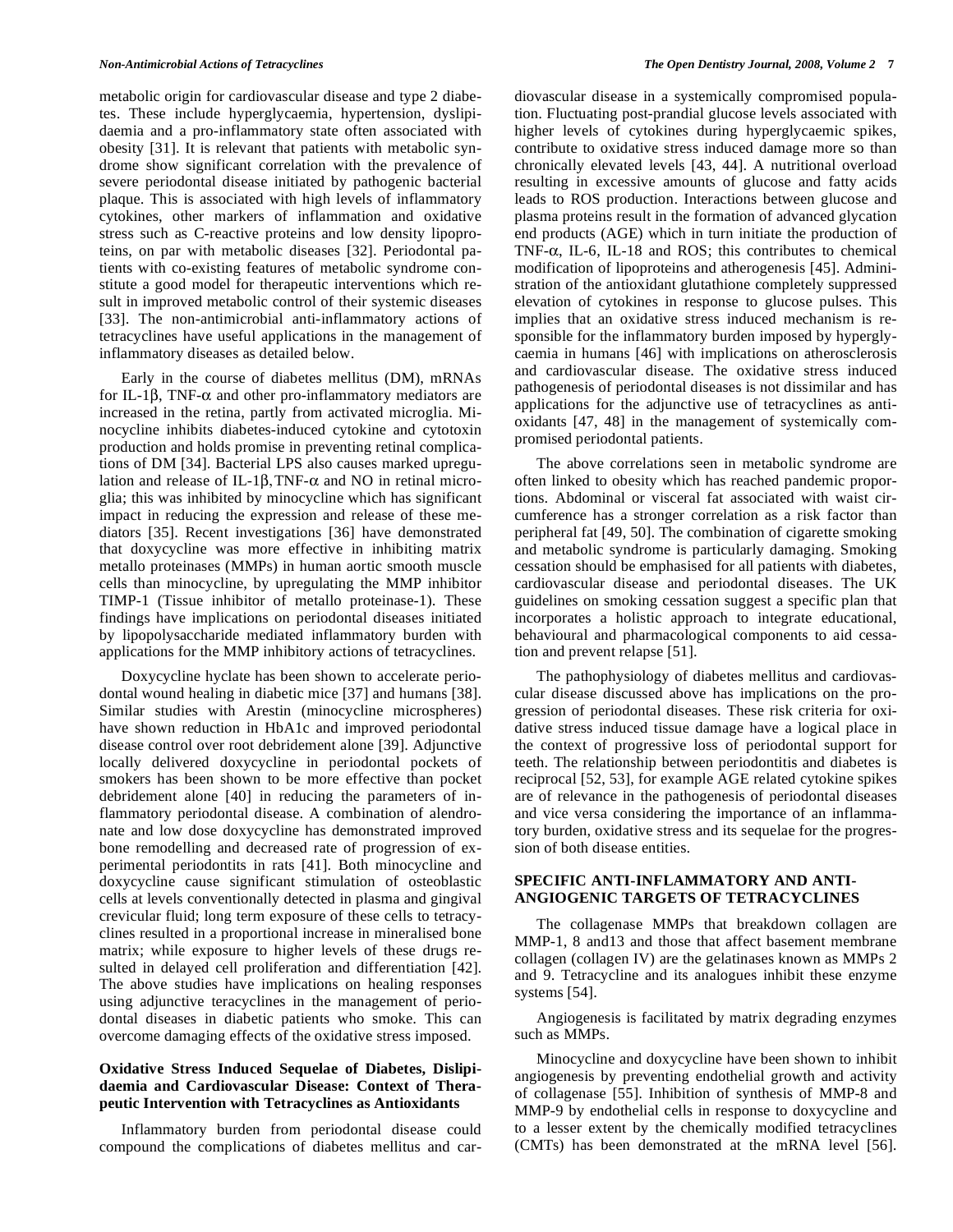These effects of tetracyclines have therapeutic implications on inflammatory processes associated with vascular tissue development.

 Elastin degradation and MMP activity are reduced by doxycycline in a model representing aneurismal disease [57]. In a cell culture model of corneal epithelial cells treated with lipopolysaccharide, doxycycline inhibited the degree of formation of IL-1 $\beta$  to an extent that was similar to that of corticosteroids [58]. It also prevents endotoxemia *in vivo* [59]. Doxycycline can cause dose dependent reduction in the production of the cytokines IL-1 $\beta$ , IL-6, TNF- $\alpha$  and IFN- $\gamma$  [60].

 Matrix metallo proteinases mediate different physiological processes by digesting extracellular matrix components. The pathogenesis of several diseases is characterised by over-expression of MMPs. The activity of MMPs is regulated by tissue inhibitors of MMPs (TIMPs) found in bone and other cells. Their biosynthesis is regulated by local and systemic hormones, uptake and degradation by cells. Considering their actions, abnormal expression of MMPs may lead to pathological conditions affecting bone and cartilage. Pharmacological agents that function as inhibitors of matrix metalloproteinases have useful therapeutic potential [61].

# **THERAPEUTIC ADVANTAGES OF MATRIX MET-ALLO PROTEINASE INHIBITION**

 Subantimicrobial dosing with doxycycline (SDD; 20mg bd) has been shown to consistently reduce the activity of mammalian collagenase and other matrix metalloproteinases in the tissues of the periodontium. A recent study on 19 periodontal patients scheduled for flap surgery demonstrated that short term therapy with SDD alone reduced levels of proteolytic enzymes, while low dose flurbiprofen alone had no significant effect; combined medication with both agents resulted in statistically significant synergistic reduction in collagenase, gelatinase, serpinolytic activities and to a lesser extent, elastase activity [62]. Previous animal studies suggest a mechanism whereby NSAIDs contribute to increased uptake of the tetracycline compound in inflammatory tissue, resulting in a synergistic effect and enhanced therapeutic impact. Other studies reinforce the efficacy of subantimicrobial dosing with doxycycline [63] in smokers and nonsmokers compared with root surface debridement alone in significantly reducing periodontal disease parameters [64].

 An increase in MMPs associated with equine recurrent airway obstruction was effectively inhibited by chemically modified tetracyclines, particularly CMT-3, being significantly more effective than biphosphonates against some proteases [65]. Definitive MMP inhibitors have potential value in overcoming excessive tissue destruction associated with proteinases in chronic lung disease and the advantage of having minimal side effects over other agents. Acute respiratory distress syndrome can be the cause of death in cases of multiple organ failure. A chemically modified tetracycline was shown to inhibit the development of acute respiratory distress and also prevent septic shock in a slow onset porcine model by inhibiting numerous inflammatory mediators [66]. These actions have clinical applications in curbing an overexuberant inflammatory response in the pathogenesis of periodontal diseases.

### **CARDIOPROTECTIVE EFFECTS OF TETRACY-CLINES**

 In a murine model administration of 4mg/kg tetracycline dramatically reduced the size of infarct area in a murine heart analysed by tetrazolium staining [67]. Translational inhibition in mitochondria resulting in cold stress associated molecules may be a cardioprotective effect of tetracyclines. A subclinical dose of tetracycline is likely to protect the heart from ischemic injury and be of therapeutic value in suppressing the onset of infarction caused by myocardial ischaemia [67]; this demonstrates another application for subclinical dosing with tetracycline, also used in the adjunctive management of periodontal disease of potential value in those presenting with coexisting cardiovascular disease .

 Myocardial ischaemia is associated with the activation of MMPs and the serine proteinase plasmin. In a rat model, pretreatment with Doxycycline has been shown to reduce myocardial infarct size by 37% [68]. Doxycycline inhibits the serine protease plasmin while treatment with a broad spectrum MMP inhibitor had no effect. Inhibition of plasmin by doxycycline may reduce myocyte death and contribute to cardioprotection. The effects of timing of this intervention was investigated in a rat myocardial infarct model in comparison with methyl prednisolone and an aqueous vehicle at early (24h) and late (2-7days) post-myocardial infarction [69]. The doxycycline group had an improved outcome for myocardial recovery compared with methyl prednisolone. Inhibition of the serine protease plasmin appears to have therapeutic advantage in myocardial infarct patients.

# **WOUND HEALING ACTIONS OF TETRACYCLINES**

 Modulation of basement membrane laminin, MMPs, osteoblast and osteoclast functions by tetracyclines contribute to its effects on wound healing. The effect of low dose tetracycline on modulation of laminin-5 and its association with proliferation of junctional epithelial cells during pocket formation was investigated in 30 patients with chronic periodontal disease. Root surface debridement was performed with or without adjunctive low dose doxycycline for its nonantimicrobial effects [70] and monitored 3 monthly for twelve months. Gingival crevicular fluid (GCF) samples were collected for analysis of laminin and clinical paramenters of periodontal disease were recorded. The test group of patients with periodontal disease was subjected to complete root surface debridement with 20mg bd of low dose tetracycline and compared with the randomly selected control group who received root surface debridement plus placebo only. It is relevant that the low dose doxycycline group showed a significant reduction in GCF levels of Laminin-5 gamma 2 chain fragments compared with the placebo group. Matrix metallo proteinase mediated fragmentation of laminin-5 can contribute to pocket formation by stimulating epithelial cell migration. Reducing these levels, could be another mechanism whereby low dose doxycycline could contribute to resolution of periodontal pockets in the longterm.

 Chemically modified tetracyclines are effective in inhibiting bone resorption by inhibiting osteoclastic actions and inducing apoptosis of osteoclasts, in addition to reducing bone resorption by inhibiting matrix metallo proteinases.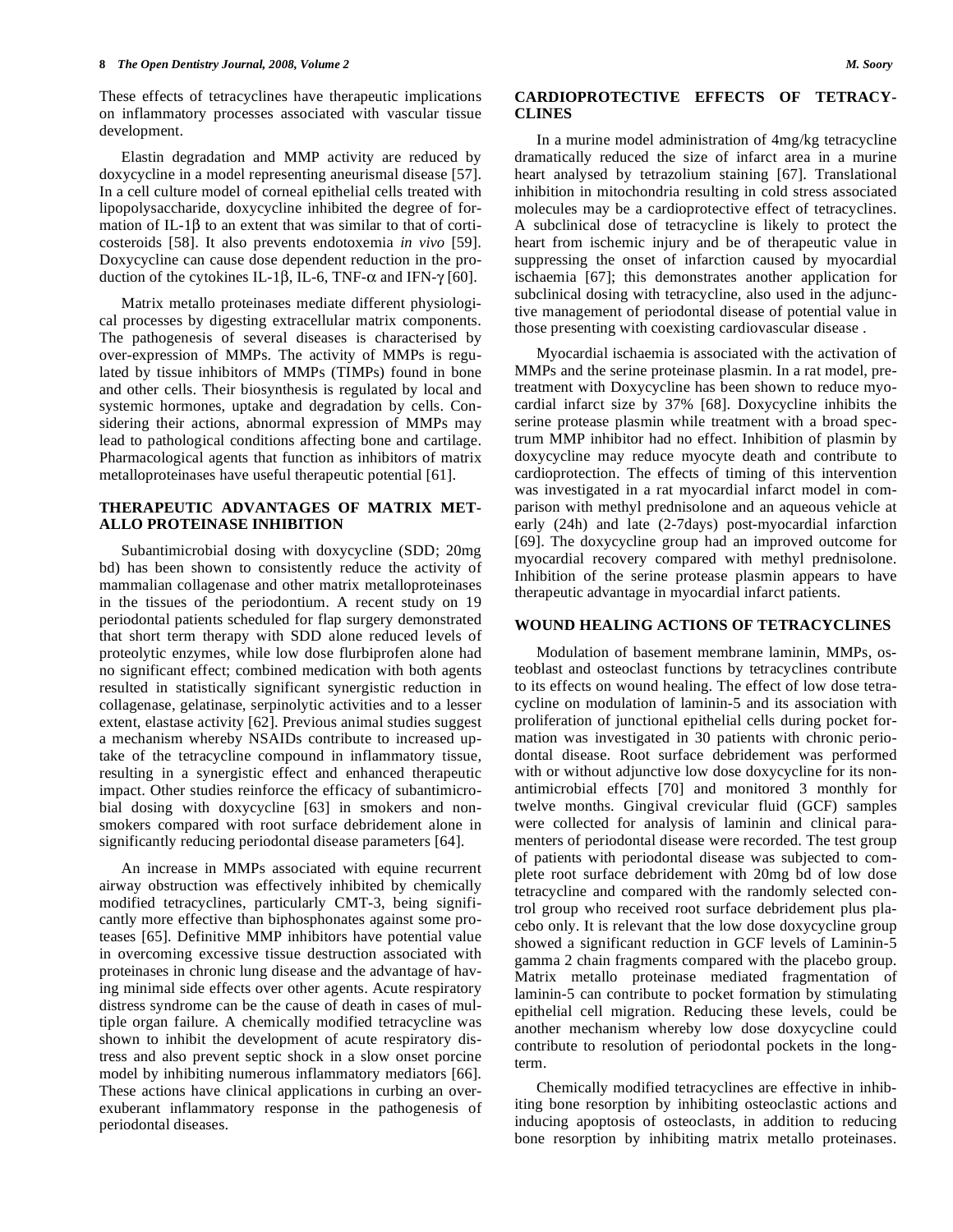Recent studies [71] demonstrate that the non-antibiotic analogues CMT-3 and CMT-8 of doxycycline and minocycline respectively are potent inhibitors of osteoclastogenesis from peripheral blood monocytes in response to macrophage colony stimulating factor and RANK at a concentration of 250ng/ml. The mechanism is reported to be independent of osteoblast osteoclast interactions. Over a 24h period, both CMT-3 and CMT-8 also induced apoptosis of mature osteoclasts at concentrations of 5-20 μg/ml. Inhibition of osteoclastogenesis and induction of osteoclast apoptosis are significant actions of CMTs, independent of their matrix metalloproteinase inhibitory action or osteoblastic interaction [71].

 It has been shown that CMT-8 and oestrogen can improve wound healing in ovariectomised rats by changing the quality of wound bed collagen with improved expression of key molecules in wound healing such as laminin-5 gamma 2 chain [72]. This illustrates another mechanism whereby nonantimicrobial tetracyclines can contribute to healing responses. A randomized, placebo controlled double masked study compared the effects of administration of low dose doxycycline to periodontal patients with or without associated flap surgery [73], using clinical parameters, microbial and bone markers. Adjunctive low dose doxycycline was shown to improve periodontal healing and reduce local bone resorption. These findings reinforce results of other workers in confirming that tetracyclines and their derivatives have potential therapeutic benefits in the management of metabolic diseases affecting bone homeostasis by modulating osteoblast and osteoclast activities. A novel finding regarding the inhibition of IL-1 $\beta$  induced IL-6 expression by CMT-8 in murine osteoblasts at a post-transcriptional level affecting the stability of IL-6 mRNA, provides potential for new incentives for therapeutic management of IL-6 mediated metabolic bone diseases [74].

# **ANTI-APOPTOTIC ACTIONS OF TETRACYCLINES**

 Several studies demonstrate anti-apoptotic and antiinflammatory effects of minocycline in the context of neuroprotection [75-78] and in a lung epithelial cell model [79]. In the murine lung alveolar epithelial cell model [79] treated with cytomix (TNF- $\alpha$ , IL-1 $\beta$ , IFN-gamma each at 5ng/ml), doxycycline was effective in reducing the formation of nitric oxide (NO) from inducible nitric oxide synthase (iNOS), by reducing the expression of p38 MAPK resulting in destabilization of iNOS mRNA. In a rat model marked inflammation was induced in the striatum by injecting quinolinic acid resulting in enhanced expression of iNOS and cyclooxygenase-2 [78]. These responses were reduced with administration of either minocycline or pyruvate an end product of glycolysis which could direct metabolism along a less damaging protective pathway; combined administration of both agents resulted in significant attenuation of the inflammatory response compared with either agent alone. This has implications on a therapeutic approach for neurodegenerative disorders with excitotoxic insults and may also have applications for other diseases which manifest oxidative stress induced tissue damage such as periodontal disease, diabetes and cardiovascular diseases.

 When cell free assays of rat brain homogenate were done to test the antioxidant potency of minocycline it demonstrated direct antioxidant effects with radical scavenging activity comparable with  $\alpha$ -tocopherol, a synthetic, racemic vitamin E [75]. The radical scavenging actions of minocycline are consistent with its multi-substituted phenol ring similar to that of vitamin E, belonging to the class of phenolic antioxidants; they are effective in scavenging free radicals resulting in the formation of phenol derived free radicals which are relatively stable and non-reactive. Minocycline was found to be far more potent than tetracycline in its radical scavenging potency and inhibition of lipid peroxidation by 316- and 200-fold respectively. Minocycline HCl has been shown to be very effective in quenching  $H_2O_2$  levels; relative rates of various ROS related processes could contribute to a combination of quenching and scavenging of ROS by tetracyclines [80]. These actions of minocycline could explain its potency in reducing the parameters of periodontal disease progression during adjunctive usage and cardioprotection in reducing the size of myocardial infarcts [68].

 ROS are implicated in periodontal tissue damage seen during the progression of inflammatory periodontal diseases. A net damaging outcome is likely to be seen with an imbalance in oxidant /antioxidant activity due to inadequate protection from antioxidants such as glutathione. A study on periodontal patients demonstrated that resolution of periodontal disease parameters resulted in a significant decrease in lipid peroxidation and an increase in salivary glutathione levels [81]. Products of lipid peroxidation contribute to periodontal disease progression. Accumulation of lipid peroxidase products leading to raised levels of oxidative stress and imbalance of endogenous antioxidant defence at inflammatory sites, has been reported in periodontal patients by other workers [82, 83]. ROS activity has been shown to be significantly greater in chronic periodontitis than in nonperiodontitis subjects [84]. In this context the antioxidant and radical scavenging properties of minocycline are particularly relevant in the adjunctive management of periodontal diseases with or without additional inflammatory burden from co-existing systemic diseases.

# **SUMMARY AND CONCLUSIONS**

 Periodontal patients often present with multiple medication for DM, CVD arthritis and other systemic diseases. The presence of a significant inflammatory burden is a common feature driving these conditions with therapeutic applications for using adjunctive tetracyclines in a non anti-microbial capacity. These actions of tetracyclines encompassing matrix metalloproteinase inhibition, antioxidant and anabolic effects have been addressed in addition to their antimicrobial applications in the adjunctive management of periodontal diseases. Some of the positive outcomes of periodontal healing in response to tetracyclines as antimicrobial adjuncts could be attributed to their anti-inflammatory, antioxidant and matrix stimulatory actions. For instance a study on periodontal patients with Type 1 diabetes mellitus demonstrated that adjunctive topical application of doxycycline hyclate in addition to root surface debridement resulted in statistically significant improvement in parameters of periodontal healing at 12 months [85].

 In a rat model of induced periodontal disease using gingival LPS injections, elevated levels of collagenase (MMP-8), gelatinase (MMP-9), elastase and alveolar bone loss were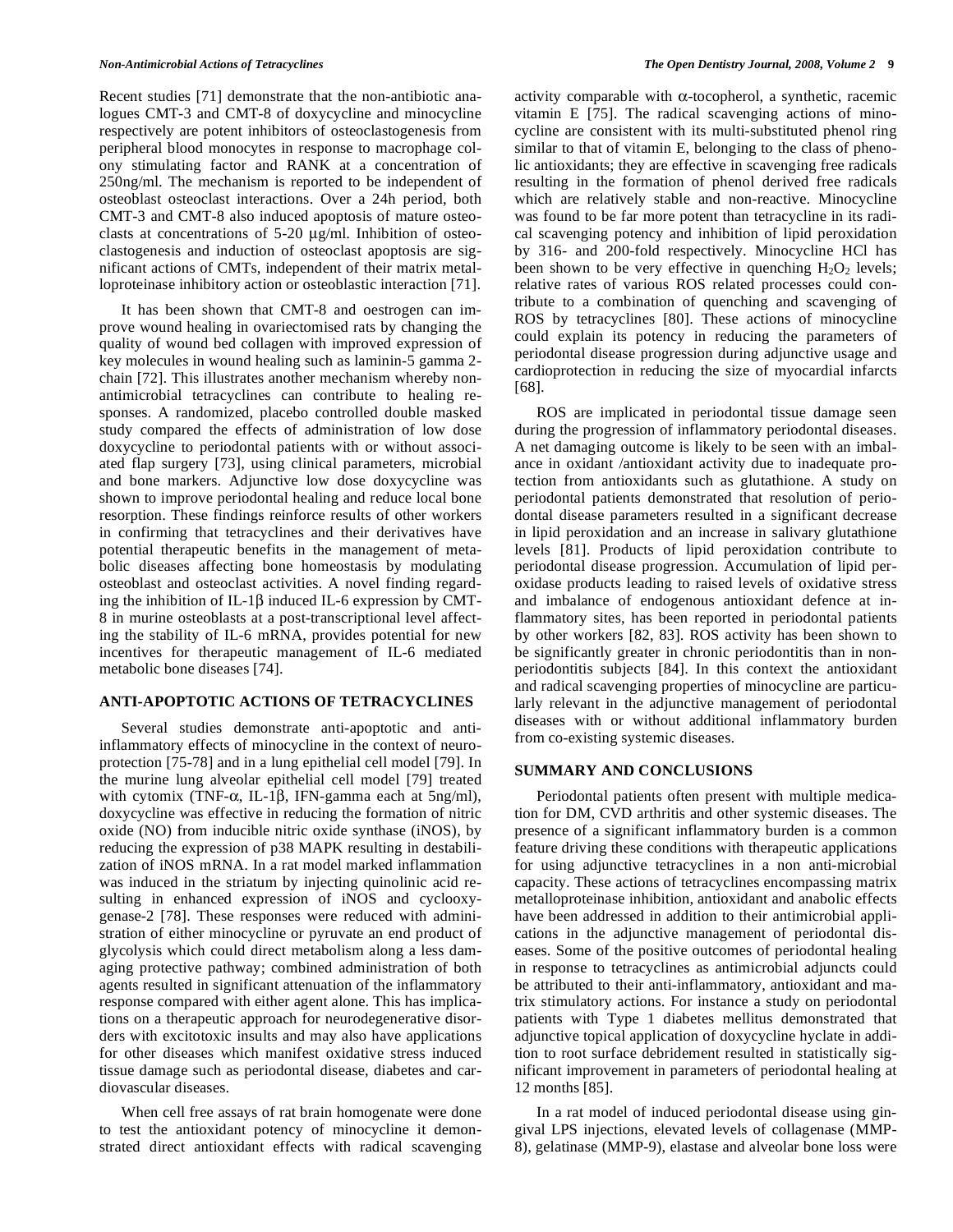overcome by using a synergistic combination of sub-optimal doses of the chemically modified tetracycline CMT-8 and a biphosphonate, clodronate [86]; when sub-optimal doses of these agents were used individually, there were negligible effects on the above parameters. This synergy has therapeutic potential in preventing periodontal tissue damage in patients with metabolic and other inflammatory diseases such as arthritis. The pathophysiology of periodontal diseases and arthritis is similar [87]; the confounding effects of medication has made it difficult to establish a clear link. In a recent study of adjuvant induced arthritis in a rat model, arthritic changes were associated with raised levels of MMPs, IL-1 $\beta$ and TNF- $\alpha$  in joint tissue; this was ameliorated after TIMP-4 gene therapy in the treated group compared with the untreated control animals [88]. These findings confirm the relevance of an over-exuberant inflammatory response in the pathogenesis of arthritis, in common with periodontal and metabolic diseases; reinforcing the non-antimicrobial therapeutic role of tetracyclines in controlling an excessive inflammatory burden in view of their MMP inhibitory actions.

 Adjunctive use of tetracyclines for their non-antimicrobial effects can aid in overcoming the secondary effects of diabetes, dyslipidaemia and cardiovascular diseases in periodontal patients, particularly those who smoke. Reduction in the parameters of oxidative stress contribute to reduced inflammatory burden; this can contribute towards minimising the likelihood of overt clinical presentation of these diseases in subclinical cases or act in a therapeutic capacity in those with overt disease. Specific mechanisms of action of this group of drugs has been discussed.

 It is relevant that other agents with anti-inflammatory, antioxidant and pro-anabolic effects have been identified over the last decade and shown promise in controlling overexuberant inflammatory responses with associated oxidative stress induced tissue damage applicable to the disease entities discussed. Macrophages activated by bacterial components release ROS and reactive nitrogen species (RNS), a critical part of defence mechanisms. Grape seed proanthocyanidins demonstrate a spectrum of actions against oxidative stress. The effect of this compound on murine macrophages stimulated with lipopolysaccharides derived from periodontopathogens showed significant reduction in NO, ROS production and inducible nitric oxide synthase expression [89], demonstrating strong antioxidant properties of proanthocyanidins with potential therapeutic applications for periodontal and other inflammatory diseases. An investigation of the relationship between serum levels of the antioxidant lycopene, linked to monthly tomato consumption and congestive cardiac failure in periodontitis patients, showed a significant positive correlation between serum lycopene levels and cardioprotection; with an inverse relationship between serum lycopene and C-reactive protein [90].

 Recently Ginkgo biloba (Gb) extracts have been shown to have antioxidant and anti-inflammatory properties in reducing ROS levels. They consist of flavonoids and terpenoids. EGb 761, a standard extract of Gb was used on the model Caenorhabditis elegans when subjected to thermal stress. There was attenuation of ROS accumulation in response to the Gb extract, reduction in the transcription of stress inducible catalase genes and glutathione S-transferase 4, demonstrating its ability to combat oxidative stress [91].

In another study, mercury toxicity induced in a rat model demonstrated oxidative stress with raised levels of malondialdehyde, myeloperoxidase and reduced levels of glutathione in multiple organs. In the animals treated with Gb extract there was significant reversal in levels of the above markers of oxidative stress confirming the antioxidant effects of Gb [92].

 In a diabetogenic cell culture model, we have demonstrated the antioxidant efficacy of glutathione and insulin like growth factor in overcoming oxidative stress induced effects of glucose, AGE and nicotine [93]. The antioxidants co-enzyme Q10, phytoestrogens and Pycnogenol derived from French maritime pine bark have demonstrated effective amelioration of oxidative stress in a cell culture model applicable to periodontal disease in smokers [94]. These studies highlight the importance of oxidative stress induced disease mechanisms and the relevance of combating the damaging effects of reactive oxygen species for effective control of periodontal and systemic diseases.

 The anti-inflammatory effects of the established antioxidant agents described above in the context of periodontal and metabolic diseases have potential for therapeutic use with non-antimicrobial formulations of tetracyclines in suboptimal doses to minimise side effects. The non-antimicrobial actions of tetracyclines have shown remarkably similar mechanisms to those of agents with established antiinflammatory / antioxidant potential. These findings clarify the multi-faceted actions of tetracyclines which are unique amongst antimicrobials, with therapeutic applications in periodontal and metabolic diseases.

#### **REFERENCES**

- [1] Georgiou TO, Marshall RI, Bartold PM. Prevalence of systemic diseases in Brisbane general and periodontal practice patients. Aust Dent J 2004; 49: 177-84.
- [2] Molloy J, Wolff LF, Lopez-Guzman A, Hodges JS. The association of periodontal disease parameters with systemic medical conditions and tobacco use. J Clin Periodontol 2004; 31: 625-34.
- [3] Soory M. Hormone mediation of immune responses in the progression of diabetes, rheumatoid arthritis and periodontal diseases. Curr Drug Targets-Immune, Endocr Metab Disord 2002; 2; 13-25.
- [4] Soory M. Biomarkers of diabetes mellitus and rheumatoid arthritis associated with oxidative stress, applicable to periodontal diseases. Curr Top Steroid Res 2004; 4:1-17.
- [5] Tsai C, Hayes C, Taylor GW. Glycaemic control of Type 2 diabetes and severe periodontal disease in the US adult population. Community Dent Oral 2002; 30: 182-92.
- [6] Socransky S, Haffajee A. Microbial mechanisms in the pathogenesis of destructive periodontal diseases: a critical assessment. J Periodont Res 1991; 26:195-212.
- [7] Page RC. The pathobiology of periodontal diseases may affect systemic diseases: inversion of a paradigm. Ann Periodontol 1998; 3:108-120.
- [8] Chun YH, Chun KR, Olguin D, Wang HL. Biological foundation for periodontitis as a potential risk factor for atherosclerosis. J Periodont Res 2005; 40: 87-95.
- [9] Bergstrom J. Tobacco smoking and chronic destructive disease. Odontol 2004; 92: 1-8.
- [10] Scott DA, Palmer RM, Stapleton JA. Validation of smoking status in clinical research into inflammatory periodontal disease. J Clin Periodontol 2001; 28: 715-22.
- [11] Holmstrup P, Poulsen AH, Andersen L, Skuldbol T, Fiehn NE. Oral infections and systemic diseases. Dent Clin North Am 2003; 47: 575-98.
- [12] Taylor GW. Periodontal treatment and its effects on glycaemic control: a review of the evidence. Oral Surg Oral Med Oral Pathol Oral Radiol Endod 1999; 87: 311-16.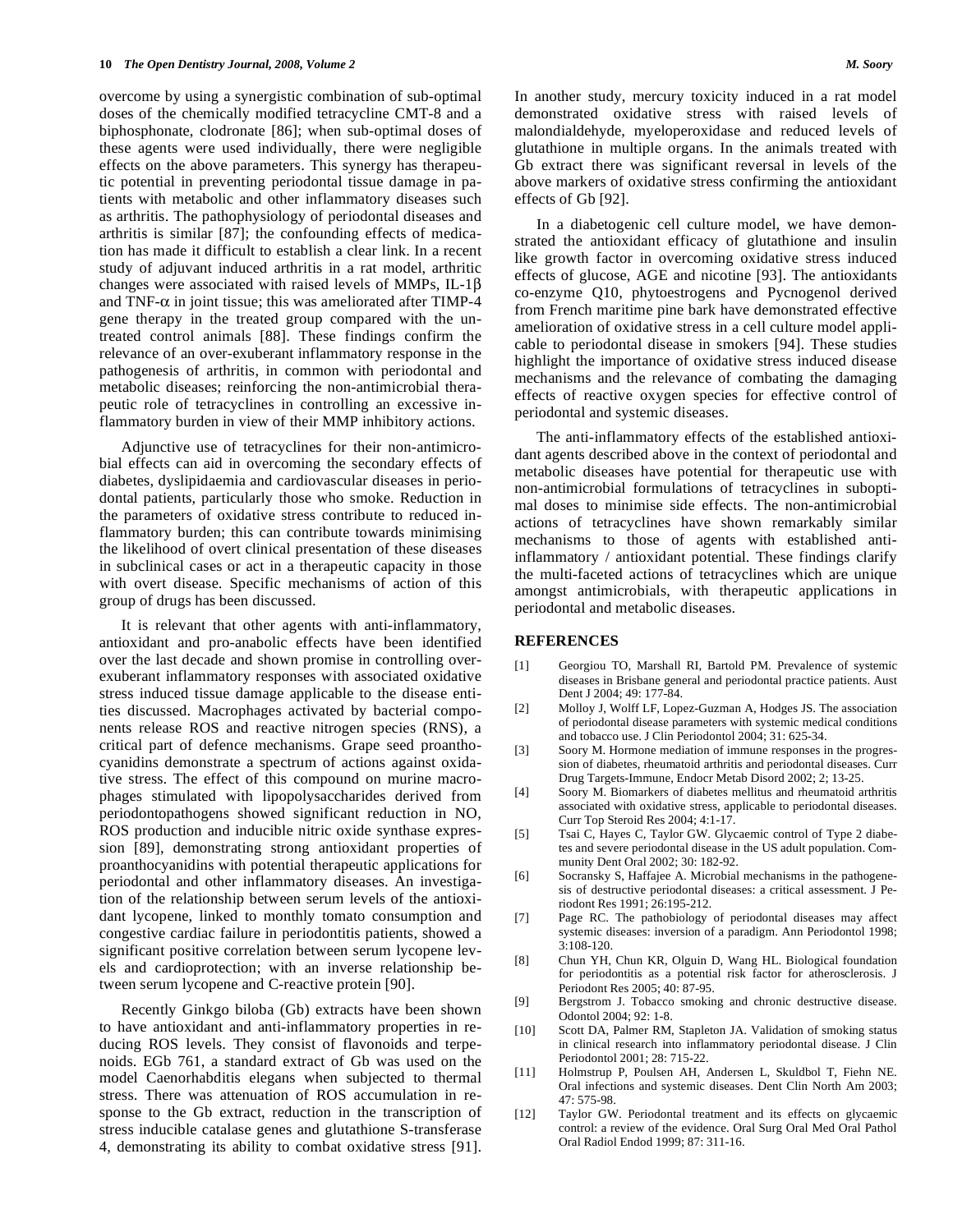- [13] Deliargyris EN, Madianos PN, Kadoma W, *et al*. Periodontal disease in patients with acute myocardial infarction: prevalence and contribution to elevated C-reactive protein levels. Am Heart J 2004; 147: 1005-9.
- [14] Montebugnoli L, Servidio D, Miaton RA, *et al*. Periodontal health improves systemic inflammatory and haemostatic status in subjects with coronary heart disease. J Clin Periodontol 2005; 32: 188-92.
- [15] Beck JD, Eke P, Heiss G, Madianos P, *et al*. Periodontal disease and coronary heart disease: a reappraisal of the exposure. Circulation 2005; 112: 19-24.
- [16] Kirkwood KL, Cirelli JA, Rogers JE, Giannobile WV. Novel host response therapeutic approaches to treat periodontal diseases. Periodontology 2000 2007; 43: 294-315.
- [17] Sapadin AN, Fleischmajer R. Tetracyclines: Nonantibiotic properties and their implications. J Am Acad Dermatol 2006; 54: 258-65.
- [18] Nelson ML. Chemical and biological dynamics of tetracyclines. Adv Dent Res 1998; 12: 5-11.
- [19] Kaner D, Bernimoulin JP, Hopfenmuller W, Kleber BM, Friedmann A. Controlled delivery chlorhexidine chip versus amoxicillin/ metronidazole as adjunctive antimicrobial therapy for generalised aggressive periodontitis: a randomised controlled clinical trial. J Clin Periodontol 2007; 34: 880-91.
- [20] Horz HP, Conrads G. Diagnosis and anti-infective therapy of periodontitis. Expert Rev Anti infect Ther 2007; 5: 703-15.
- [21] Mascarenhas P, Gapski R, Al-Shammari K, *et al*. Clinical response of azithromycin as an adjunct to non-surgical periodontal therapy in smokers. J Periodontol 2005; 76: 426-36.
- [22] Grossi SG, Goodson JM, Gunsolley JC, *et al*. Mechanical therapy with adjunctive minocycline microspheres reduces red complex bacteria in smokers. J Periodontol 2007; 78: 1741-50.
- [23] Hanes PJ, Purvis JP. Local anti-infective therapy: Pharmacological agents. A systematic review. Ann Periodontol 2003; 8: 79-98
- [24] Paquette DW, Hanlon A, Lessem J, Williams RC. Clinical relevance of adjunctive minocycline microspheres in patients with chronic periodontitis: secondary analysis of a phase 3 trial. J Periodontol 2004; 75: 531-6.
- [25] Lu H-K, Chei C-J. Efficacy of subgingivally applied minocycline in the treatment of chronic periodontitis. J Periodont Res 2005; 40: 20-27.
- [26] Persson RG, Salvi GE, Heitz-Mayfield LJA, Lang NP. Antimicrobial therapy using a local drug delivery system (Arestin) in the treatment of peri-implantitis. 1: microbiological outcomes. Clin Oral Implants Res 2006; 17: 386- 393.
- [27] Heaton PC, Fenwick SR, Brewer DE. Association between tetracycline or doxycycline and hepatotoxicity: a population based case – control study. J Clin Pharm Ther 2007; 32, 483-7.
- [28] Suzuki A, Yagisawa J, Kumakura S, Tsutsui T. Effects of minocycline and doxycycline on cell survival and gene expression in human gingival and periodontal ligament cells. J Periodont Res 2006; 41: 124-31.
- [29] Webster G, Del Rosso JQ. Anti-inflammatory activity of tetracyclines. Dermatol Clin 2007; 25: 133-5.
- [30] Wright Jr E, Scism-Bacon JL, Glass LC 2006. Oxidative stress in type 2 diabetes: the role of fasting and postprandial glycaemia. Int J Clin Pract 2006; 60: 308-14.
- [31] Grundy SM. Does a diagnosis of metabolic syndrome have value in clinical practice. Am J Clin Nutr 2006; 83: 1237-47.
- [32] Nishimura F, Murayama Y. Periodontal inflammation and insulin resistance - lessons from obesity. J Dent Res 2001; 80: 1690-4.
- [33] Promsudthi A, Pimapansri S, Deerochanawong C, Kanchanavasita W. The effect of periodontal therapy on uncontrolled type 2 diabetes mellitus in older subjects. Oral disease 2005; 11: 293- 298.
- [34] Krady JK, Basu A, allen CM, Xu Y, LaNoue KF, Gardner TW, Levison SW 2005. Minocycline reduces proinflammatory cytokine expression, microglial activation and caspase-3 activation in a rodent model of diabetic retinopathy. Diabetes 2005; 54: 1559-65.
- [35] Wang AL, Yu AC, Lau LT, *et al*. Minocycline inhibits LPSinduced retinal microglia activation. Neurochem Int 2005; 47: (1- 2), 152-8.
- [36] Yao JS, Shen F, Young WL, Yang GY. Comparison of doxycycline and minocycline in the inhibition of VEGF-induced smooth muscle cell migration. Neurochem Int 2007; 50: 524-30.
- [37] Kol R, Palattella A. The use of doxycycline in periodontology. Histologic *in vivo* study on mice affected by diabetes mellitus. Minerva Stomatol 2006; 55: 77-86.
- [38] Llambes F, Silvestre FJ, Hernandez-Mijares A, Guiha R, Caffesse R. Effect of non-surgical periodontal treatment with or without doxycycline on the periodontium of type 1 diabetic patients. J Clin Periodontol 2005; 32: 915-20.
- [39] Skaleric U, Schara R, Medvescek M, Hanlon A, Doherty F, Lessem J. Periodontal treatment by Arestin and its effects on glycaemic control in Type 1 diabetic patients. J Int Acad Periodontol 2004; 6: 160-5
- [40] Machion L, Andia DC, Lecio G, *et al*. Locally delivered doxycycline as an adjunctive therapy to scaling and root planing in the treatment of smokers: a 2-year follow up. J Periodontol 2006; 77: 606-13.
- [41] Buduneli E, Buduneli N, Vardar-Sengul S, Kardesler L, Atilla G, Lappin D, Kinane DF. Systemic low-dose doxycycline and alendronate administration and serum interleukin-1 beta, osteocalcin and C-reactive protein levels in rats. J Periodontol 2005; 76: 1927- 33.
- [42] Gomes PS, Fernandes MH. Effect of therapeutic levels of doxycycline and minocycline in the proliferation and differentiation of human bone marrow osteoblastic cells. Arch Oral Biol 2007; 52: 251-9.
- [43] Hirsh IB, Brownlee M. Should minimal blood glucose variability become the gold standard of glycaemic control? J Diabetes Complicat 2005; 19: 178-81.
- [44] Hirsh IB. Intensifying insulin therapy in patients with Type 2 diabetes mellitus. Am J Med 2005; 118 (Suppl 5A): 21S-6S
- [45] Basta G, Schmidt AM, DeCaterina R. Advanced glycation end products and vascular inflammation: implications for accelerated atherosclerosis in diabetes. Cardiovasc Res 2004; 63: 582-92.
- [46] Esposito K, Nappo F, Marfella R, *et al*. Inflammatory cytokine concentrations are acutely increased by hyperglycaemia in humans: role of oxidative stress. Circulation 2002; 106: 2067-72.
- [47] Kelly KJ, Sutton TA, Weathered N, *et al*. Minocycline inhibits apoptosis and inflammation in a rat model of ischaemic renal injury. Am J Physiol Renal Physiol 2004; 287: F760-6.
- [48] Jordan J, Fernandez-Gomez FJ, Ramos M, Ikuta I, Aguirre N, Galindo MF. Minocycline and cytoprotection: shedding new light on a shadowy controversy. Curr Drug Deliv 2007; 4: 225-31.
- [49] Ritchie, C.S. Obesity and periodontal disease. Periodontology 2000 2007; 44: 154-163.
- [50] Saito T, Shimazaki Y. Metabolic disorders related to obesity and periodontal disease. Periodontology 2000 2007; 43: 254-266.
- [51] West R, McNeill A, Raw M. Smoking cessation guidelines for health professionals: an update. Health Education Authority. Thorax 2000; 55: 987-99.
- [52] Grossi SG, Genco RJ. Periodontal disease and diabetes mellitus: a two-way relationship. Ann Periodontol 1998; 3: 51-61.
- [53] Mealey, B.L. and Ocampo, G.L. Diabetes mellitus and periodontal disease. Periodontology 2000 2007; 44: 127-53.
- [54] Golub LM, Lee HM, Ryan ME, Giannobile WV, Payne J, Sorsa T. Tetracyclines inhibit connective tissue breakdown by multiple nonantimicrobial mechanisms. Adv Dent Res 1998; 12: 12-26.
- [55] Guerin C, Laterra J, Masnyk T, Golub LM, Brem H. Selective endothelial growth inhibition by tetracyclines that inhibit collagenase. Biochem Biophys Res Commun 1992; 188: 740-5.
- [56] Hanemaaijer R, Visser H, Koolwijk P, *et al*. Inhibition of MMP synthesis by doxycycline and chemically modified tetracyclines in human endothelial cells. Adv Dent Res 1998; 12: 114-8.
- [57] Boyle JR, McDermott E, Crowther M, Wills AD, Bell PR, Thompson MM. Doxycycline inhibits elastin degradation and reduces metalloproteinase activity in a model of aneurismal disease. J Vasc Surg 1998; 27: 354-61.
- [58] Solomon A, Rosenblatt M, Li DQ, *et al*. Doxycycline inhibition of interleukin-1 in the corneal epithelium. Invest Ophth Vis Sci 2000; 41: 2544-2557.
- [59] Milano S, Arcoleo F, D'Agostino P, Cillari E. Intraperitoneal injection of tetracyclines protects mice from lethal endotoxemia downregulating inducible nitric oxide synthase in various organs and cytokine nitrate secretion in blood. Antimicrob Agents Ch 1997; 41: 117-21.
- [60] Krakauer T, Buckley M. Doxycycline is anti-inflammatory and inhibits Staphylococcal exotoxin-indued cytokines and chemokines. Anitimicrob Agents Chemother 2003; 47: 3630-33.
- [61] Varghese S. Matrix metalloproteinases and their inhibitors in bone: an overview of regulation and functions. Front Biosci 2006; 11: 2949-66.